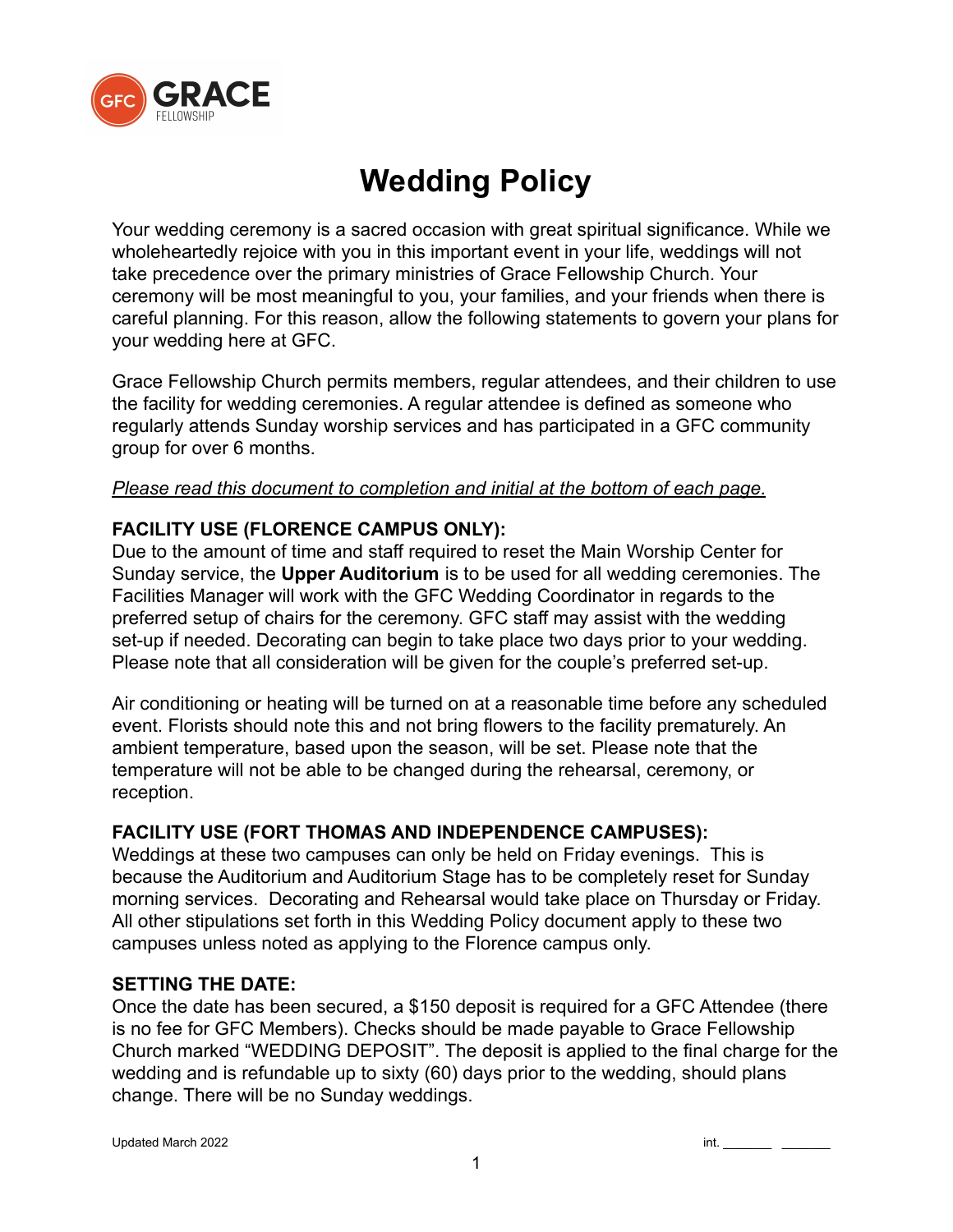

There are certain times throughout the year when weddings are not possible due to facility commitments. Some of those times are, but not limited to, the following:

- The second week of December through the rest of the year (December weddings can only take place during the first weekend of the month)
- Easter holiday (starting from the Friday before Good Friday and including the entire Easter weekend)
- other times when pre-scheduled conferences and events are set to take place.

If you schedule your wedding in the month of December, keep in mind that the church might have additional Christmas decorations in place. Those decorations will not be able to be removed or covered up.

## **SETTING THE WEDDING CEREMONY TIME AT THE FLORENCE CAMPUS:**

Saturday weddings and/or receptions must be finished by 9pm. This is necessary due to the time involved in restoring the facilities for Sunday morning worship services. Friday weddings and/or receptions must be finished by 10pm.

## **WEDDING RECEPTION IN CAFÉ AT THE FLORENCE CAMPUS:**

Wedding receptions may only be held in the Café at GFC. If you would like to have your reception in the cafe you may not have your rehearsal dinner at GFC also.

### **REHEARSAL:**

The GFC Wedding Coordinator and the Facilities Manager will set an agreed upon time for the rehearsal to take place. Most likely, your rehearsal will be scheduled for the evening before your wedding. Please note that other individual's schedules, such as the A/V tech, officiating pastor, and others, will have to be taken into consideration.

# **UPPER AUDITORIUM STAGE AT THE FLORENCE CAMPUS:**

The video screen and cross may not be repositioned or covered up. However, there is an optional black pipe and drape backdrop that can cover the video screen for an additional \$100 charge. This additional charge is not waived for Members or Members' children. Lighting and decorations shall not be installed on ceiling beams or from any other portion of the ceiling. Please note that the stage may already have decorations and special lighting, which may not be removed for your ceremony.

### **PASTORAL STAFF:**

The use of GFC's pastoral staff is limited to their availability and compliance with GFC's policies. The Florence Campus Pastor must approve all guest pastors. Guest Pastors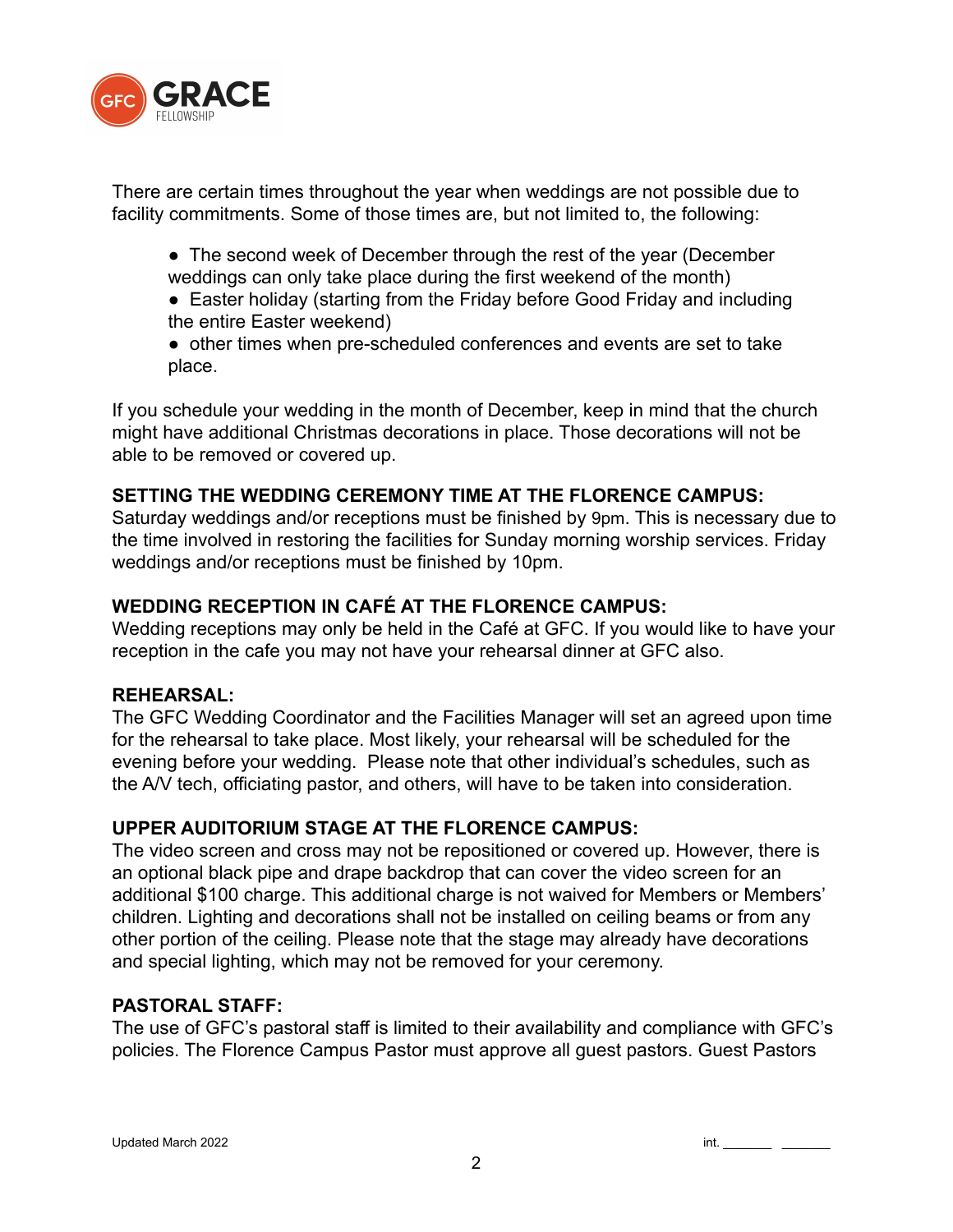

are to complete a [Guest Wedding Officiate Form](https://mygfc.ccbchurch.com/goto/forms/85/responses/new) which can be found at graceky.org/weddings.

## **WEDDING COORDINATOR:**

All weddings performed at Grace Fellowship Church must utilize the services of the GFC Wedding Coordinator. The Wedding Coordinator takes care of the facility preparation, securing the sound technician, instructing the wedding party, and overall management of the event. If you have an outside wedding coordinator, that person must work with the GFC Wedding Coordinator.

### **WEDDING MUSIC and A/V NEEDS:**

It is important to keep in mind that a church wedding is a service of the church and the music you choose for your ceremony should be Christ-honoring in every respect. If your ceremony requires the use of lyrics for worship songs, the Wedding Coordinator needs to be informed at the time the music is submitted. A sound technician will be available during rehearsal and up to 1 hour after rehearsal. A sound technician will also be available up to 1 hour prior to the start of the wedding. All music & videos must be submitted to the GFC Wedding Coordinator two weeks prior to the event.

# **DECORATIONS, CANDLES, FLOWERS, ETC:**

Only burning candles that are contained in a glass container, such as a votive candle container, are allowed. The candle wicks must be below the top of the glass container. No freestanding burning candles are permitted. We do ask that you keep the number of burning candles to a minimum. Please note that you, as the bride and groom, will be held directly responsible for the cleaning of wax from all floor coverings and furniture.

## **No tacks, wires, screws, pins, hot wax, or gum are to be used on any of the walls. There is to be no glitter used in any rooms or entryways at GFC.**

If flower petals will be dropped, the use of a 50 foot aisle runner is mandatory. All decorations, flowers, plants, and other equipment shall be removed from the church building immediately following its use as there are no facilities for storing these items. However, if you would like to leave a flower arrangement for the Sunday worship service, check with the GFC Wedding Coordinator.

# **DECORATING THE UPPER AUDITORIUM AND CAFÉ AT THE FLORENCE CAMPUS:**

- The time allowed for decorating the Upper Auditorium for a wedding ceremony is 2 hours maximum.
- The time allowed for decorating the Café for a reception or rehearsal dinner is 3 hours maximum.

You will be allowed to decorate each noted room one to two days prior to your event. You will need to schedule your time with either the GFC Wedding Coordinator or the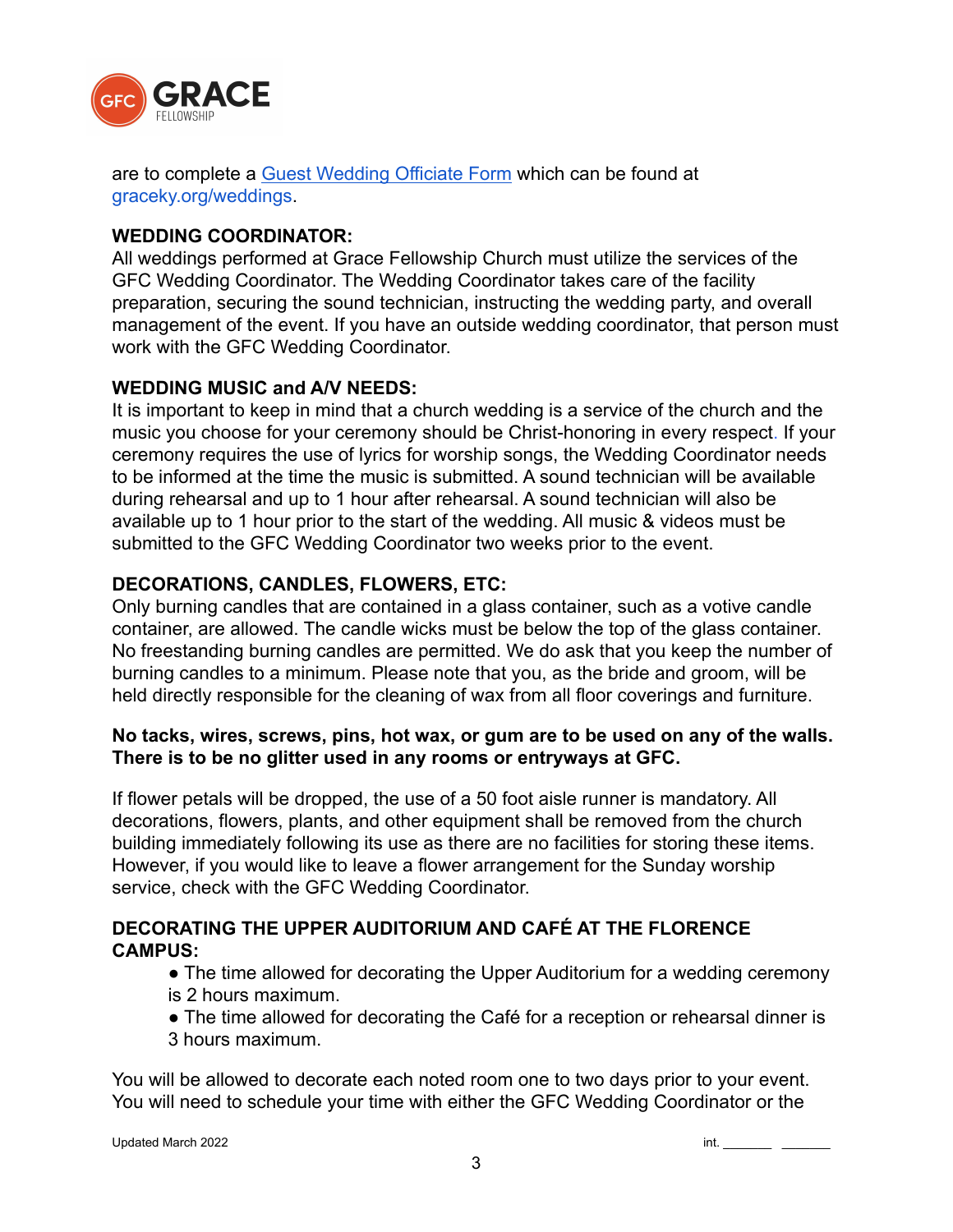

GFC Facilities Manage in advance. If you will be using decorations and/or supplies from GFC, you must ask in advance before you come to decorate. There is no place to store your decorations at GFC prior to the day you decorate.

If you will need the use of a ladder, moving cart, or other GFC equipment, you must ask in advance so that the equipment can be ready for your use.

You are responsible for any additional set-up and removal of items in the Upper Auditorium (aside from chairs). This includes but is not limited to tables that you use and any additional chairs that you use. If you use chairs, tables, or other items from classrooms or other rooms, you are responsible for returning the room to the original setup. The Wedding Coordinator must know in advance any rooms or equipment you will be using (besides the Upper Auditorium, Café, and the equipment located in those rooms).

#### **BIRDSEED AND RICE:**

Birdseed/rice/bubbles/balloons may **NOT** be thrown or used inside the church building. Releasing of balloons outdoors requires FAA approval because of our proximity to the airport.

### **ALCOHOL:**

Alcoholic beverages are not allowed on a GFC campus for weddings or any event related to the wedding such as, but not limited to, the wedding rehearsal and wedding reception.

#### **CHILDCARE:**

Childcare is not provided, or allowed, on the church campus during weddings, wedding rehearsals, or receptions. Please supervise children at all times.

#### **DRESSING ROOM RESERVATIONS:**

Two agreed-upon rooms are allotted for the bride and groom's dressing rooms. Only rooms that have been reserved for your wedding are to be entered. No one is to enter rooms that have not been reserved. An additional charge of \$50 per room will be charged for rooms not reserved that require clean up. Dressing rooms MUST be cleared of clothing and personal items immediately following the wedding. Personal items cannot be stored at the church. Grace Fellowship Church is not responsible for lost or stolen property. We do not have security for valuables left in the dressing rooms.

The person reserving the facility will be responsible for returning the rooms to the condition necessary for the room's primary purpose, e.g. classrooms will be arranged for classroom use, tables/equipment will be clean and returned to their primary location. Trash is to be removed.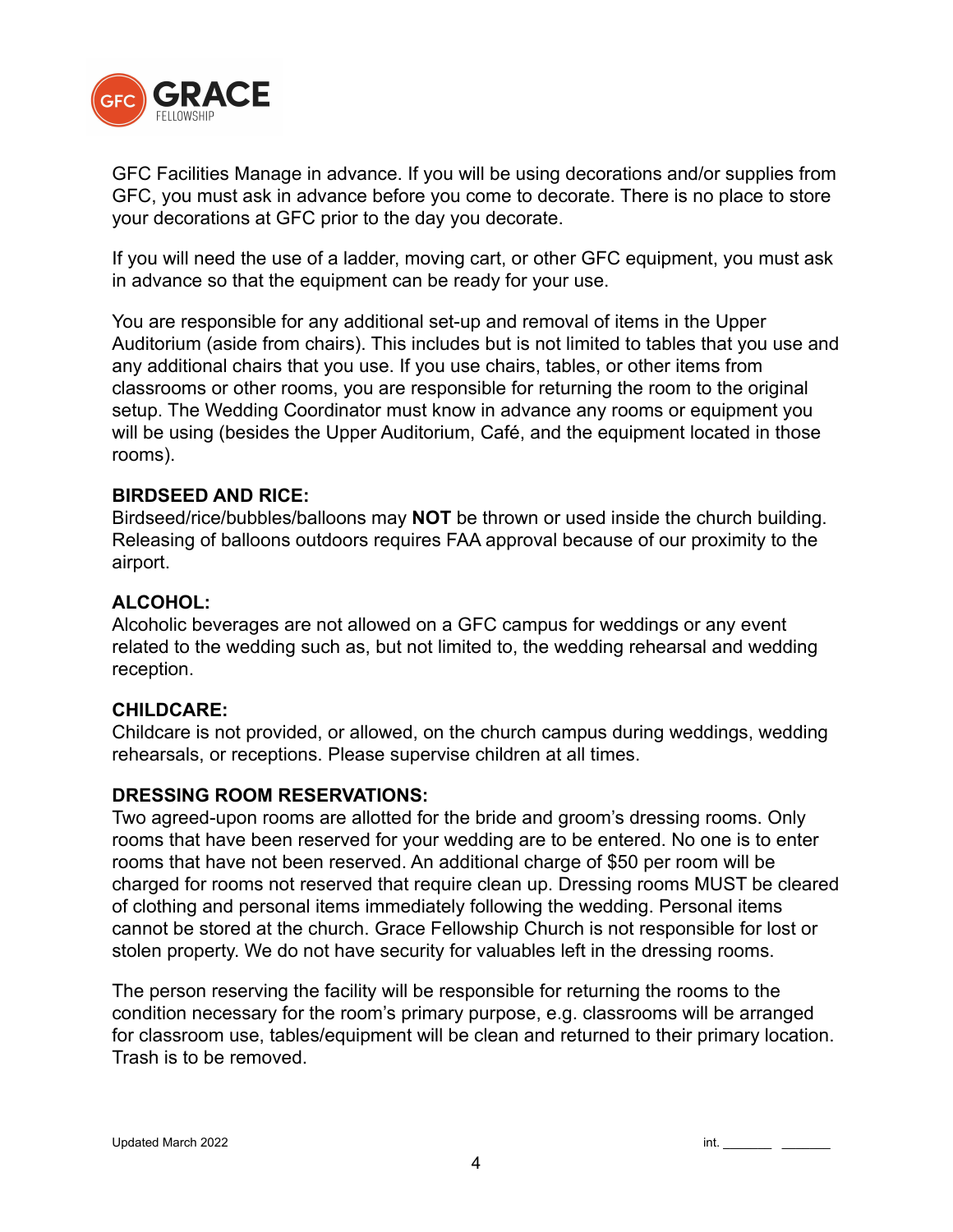

## **FOOD CATERING AT THE FLORENCE CAMPUS:**

The facility does not have a commercial kitchen for food preparation, so only catered dinners are allowed. You will be responsible for advising your caterer that the GFC Café is not a fully functioning kitchen and thus the catered food should be prepared off-site. Please note that the GFC Wedding Coordinator has the right to decide if a caterer can or cannot be used.

The rehearsal dinner and clean-up must be completed by 10pm. With advanced notice of at least 2 weeks, tables and chairs, along with other room setup, can be completed by GFC staff for the rehearsal dinner.

### **CLEAN UP AND EXTRA FEES:**

The wedding party is responsible for the general clean up of rooms that are used. If a room is used for a reception, the wedding party is responsible for the general clean up of the room. General clean up includes taking out the trash, vacuuming, etc. Any decorations that you discard must fit completely in the GFC trash dumpster. If the items do not fit, you will need to take them with you.

A \$250 charge will be enforced for "above normal cleanup" from the wedding ceremony and/or reception.

Examples of "above normal" clean up would include but are not limited to the following:

- carpet shampoo
- stain removal
- wall damage
- replacement of damaged GFC items

**Please note that the GFC staff has the right to add or take away from this document as they see the need to do so. After you have signed this document, you will be notified in writing of any additional changes.**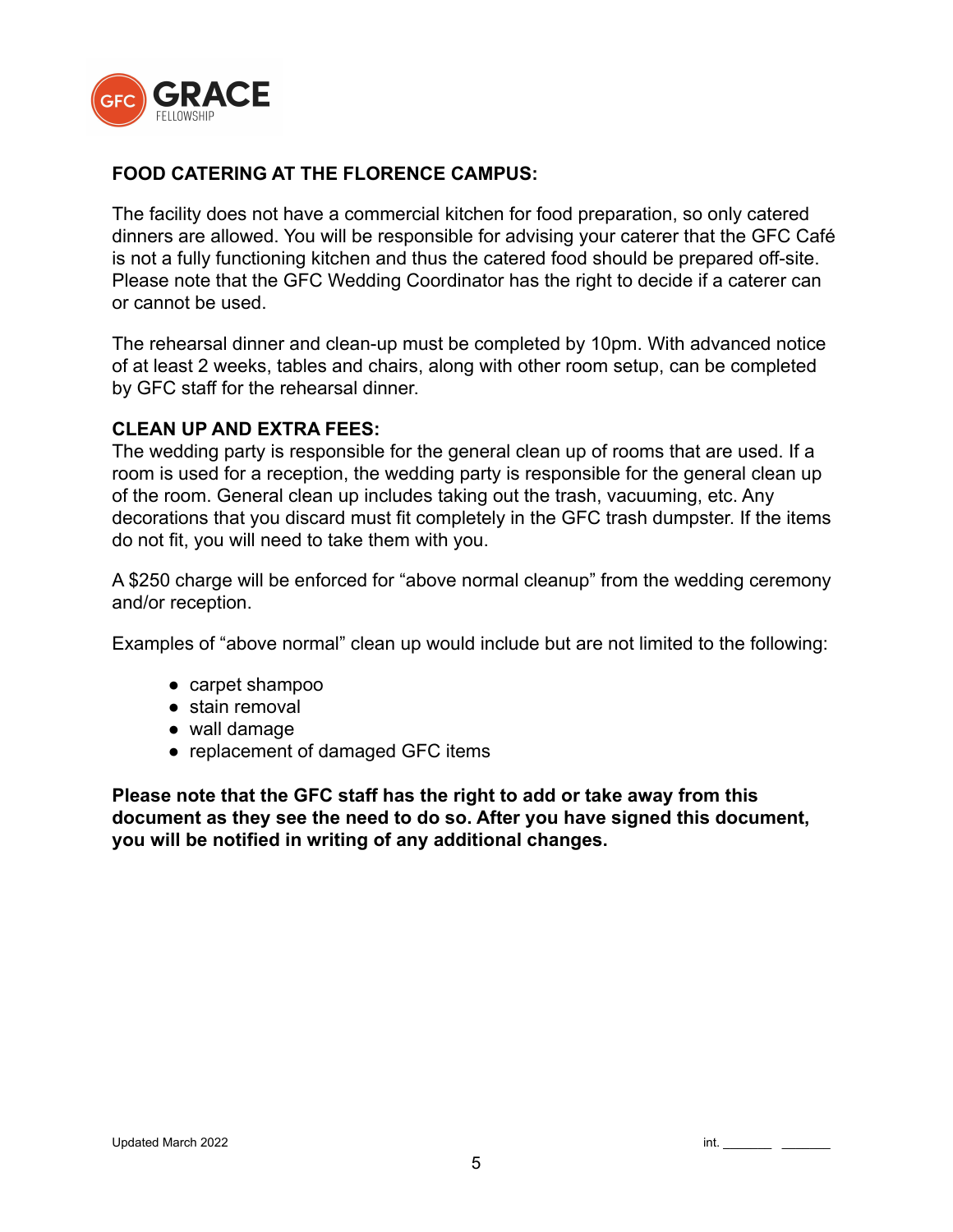

# **Wedding Fee Details**

The Elders of GFC celebrate biblical marriage\* and desire to partner with Members and Attendees to make this special celebration both memorable and affordable.

\*As noted in the Grace Fellowship Church Constitution and Bylaws (Article IX). This can be found at graceky.org/weddings.

Fees are associated with facility use specific to janitorial, technical, and wedding coordination.

Wedding Fees are waived for Members and Members' children when booked by the **Member** 

Attendees of GFC will incur the following rates:

**\* Ceremony and Wedding Rehearsal \$400**

**Ceremony, Wedding Rehearsal, Rehearsal Dinner \$500**

**Ceremony and Wedding Rehearsal and Reception \$600**

**\*Audio/Visual Tech \$150**

**Pastor (Paid Directly) \$150**

**Stage Draping to cover screen \$100 (not waived for Members or Members' Children)**

\*Required

**For GFC Attendees: A Deposit of \$150 is required for your wedding to be scheduled. Final payment is due two weeks prior to the event. Please pay all fees with the Florence Campus Assistant.**